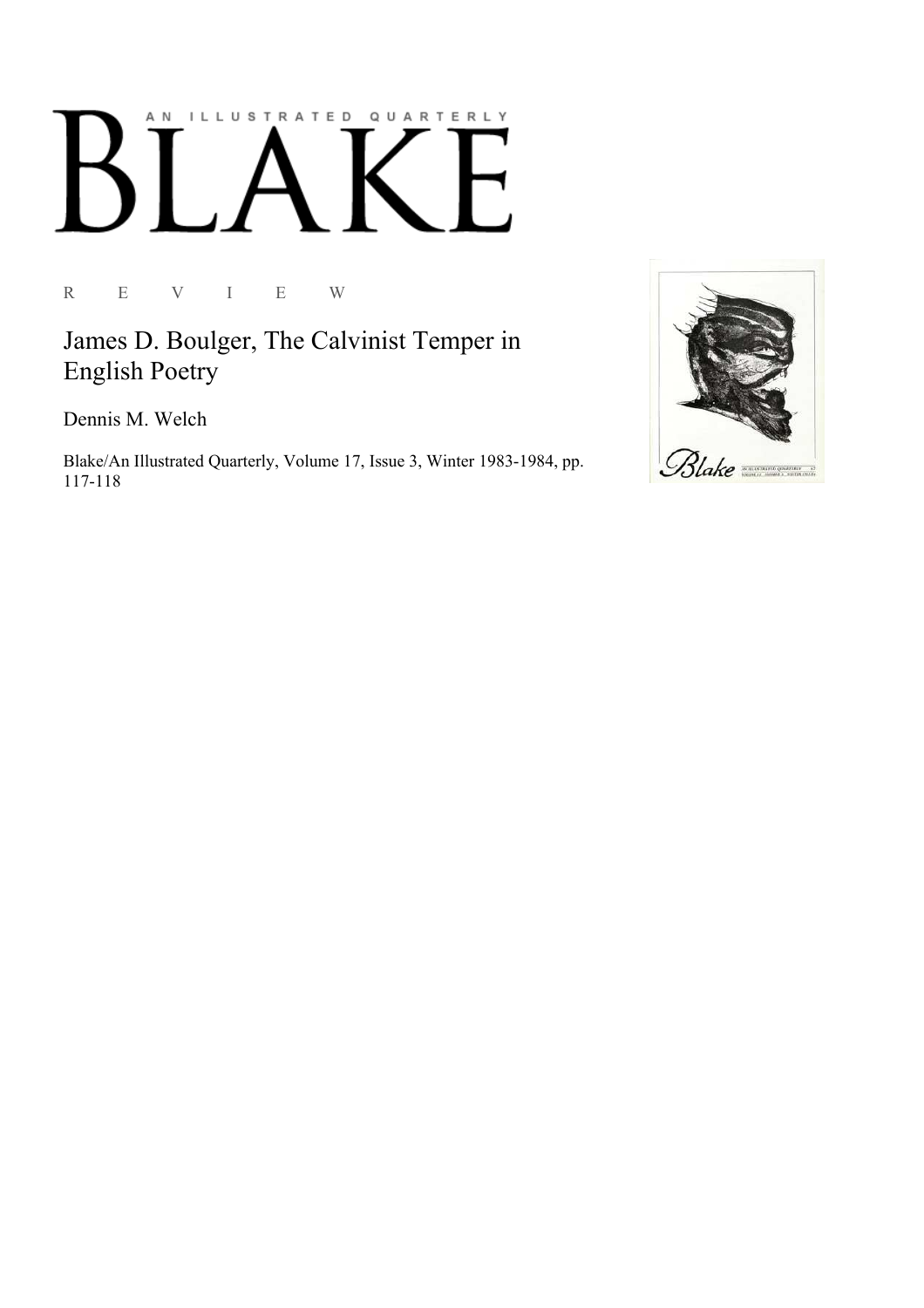

James D. Boulger. *The Calvinist Temper in En*glish Poetry. The Hague: Mouton Publishers, 1980. xii + 498 pp.

Reviewed by Dennis M. Welch

This book is unconvincing and overwritten; its argument is often biased, unclear and inaccurate, based more on rhetorical assertion and repetition than on solid evidence. Boulger seeks to establish a Calvinist-Puritan tradition in poets like Spenser, Marvell, Milton, Blake, and Wordsworth. This tradition, he says, has too often been neglected, misunderstood, and even despised; but for him it presents "a world view which is at once religious, wholesome, sane, and a high form of Christian contemplation."

This enthusiasm undoubtedly prompted Boulger to introduce his book with eight background chapters dealing with such Calvinist beliefs as the primacy of conscience, the power and majesty of God in relation to human depravity, and the cycle of salvation: election, vocation,

justification, sanctification, and glorification. Very little of what the author says about these doctrines is new, most of them having already been dealt with by authorities like John T. McNeill, William Haller, and Perry Miller. Boulger also traces these doctrines in several treatises by such early Puritan divines as Richard Sibbes, William Ames, and John Dodd. But nowhere does *The Calvinist Temper* show that these divines had any direct influence on the poets of their day or thereafter.

When Boulger eventually gets around to discussing the poets themselves, his book is equally disappointing. The Calvinism that it proposes to show in English poetry ends up not being a set of beliefs artistically transformed in terms of the drama of individual souls, but a "temper," as he says, a vague notion ranging anywhere from Christian temperance to versified doctrine (though rarely the latter among major poets). The point here is that Boulger cannot, except perhaps in a figure like John Bunyan, point to a belief or set of beliefs and say that Calvinism or Puritanism is *the* source. For example, after quoting some verses from Spenser's *Hymnes* containing words with "Calvinist theological resonances," he must admit that they are also "common to the religious language of other traditions." In addition, the episodes from *The Fairie Queene* that Boulger finds Calvinistic — such as the Cave of Mammon scene and the confrontation between the Red Cross Knight and Despair —are as much influenced by medieval and Catholic traditions as by Protestant and Calvinist.

Even when Boulger notes direct references to Calvinist terms, as in *Paradise Lost,* he distorts their meaning. Forgetting Samuel Johnson's observation that Milton's theological views were "at first Calvinistical, and afterwards . . . tended toward Arminianism," Boulger cites passages from *Paradise Lost* on election (e.g., 3.183-97), arguing that the poet believed in Calvinist predestination. But Milton's chapter "On Predestination" in *Christian Doctrine* shows that he did not accept Calvin's doctrine. Sympathetic to Arminianism in the latter part of his career, Milton believed that the Elect are all Christian believers, who have the capacity to choose their salvation. Whether or not a believer decides to respond affirmatively to "prevenient" grace is up to him.

Boulger is clearly mistaken to assert Calvinism in Milton's later work; but if he had focused on the poet's early career he might have found that elements of "At a Vacation Exercise," "Elegy VI," *A Maske,* "Epitaphium Damonis," and "Lycidas" involve the transformation of Calvinist notions into ideas of poetic election and vocation, whose assuring "marks" or "signs" are faith, a firm conscience, and chastity. And just as virtue is reduced to passivity and self-regard in the Calvinist scheme, where the spirit and grace overshadow the elect, so it is with the Lady in *A Maske*. "Despatch'd" for her "defence and guard" and "safe convoy," the Attendant Spirit prompts her: "Come, Lady, while Heaven lends us grace." With